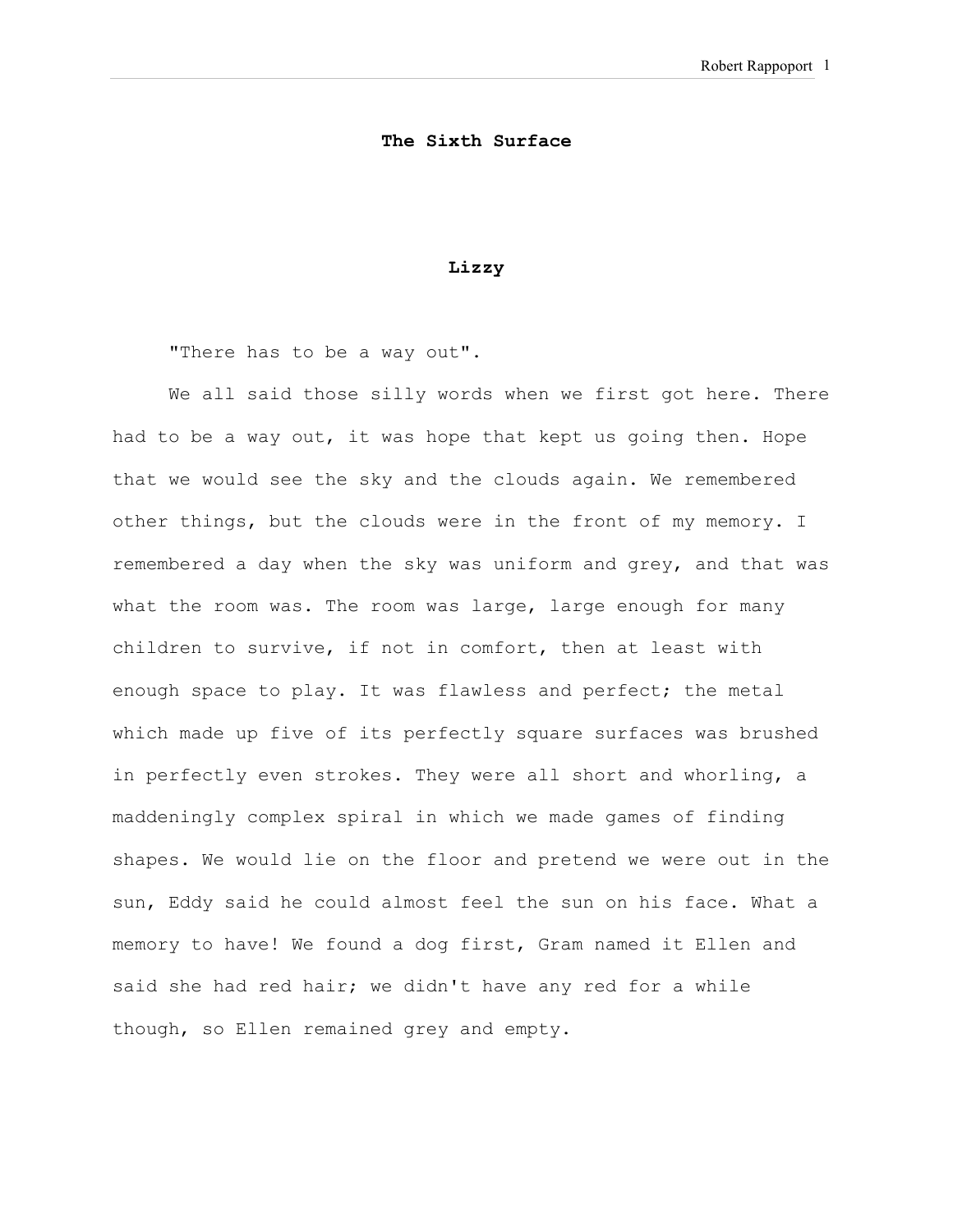One day, Lizzy said that it was her birthday, and we searched and searched and eventually we found a cake in the walls. It was perfect and she smiled this great big grin that was all teeth and wide green eyes. We had plenty of brown to use for colour. The cake was chocolate. We didn't eat it. We found dozens of shapes in the walls, but no one dared to touch the sixth surface. We all agreed without saying that we shouldn't look at that wall, and we stuck by our word. In the beginning, all we had was our word. We didn't know each other back then, it was just me and the other six. The first day was the worst I think, everyone cried and moaned and whined for their families. I didn't remember my family though, and I thought it sounded like it was far too much trouble. We didn't need other grown ups, I remember I said that, we had each other and we could stick together and after all what choice did we have?

Jims agreed, he was always so easy to please, and after he did it was easy to turn the others around. I think Timmy just agreed because he realized how easy we all were. It only took him a few days to start poking us. I don't miss him much. He never found anything in the walls, he just made things sharp. Kat was brilliant at finding things though, and one day she found a mother in the spirals, and we stopped looking for shapes after that. The mother was stern and she didn't like us drawing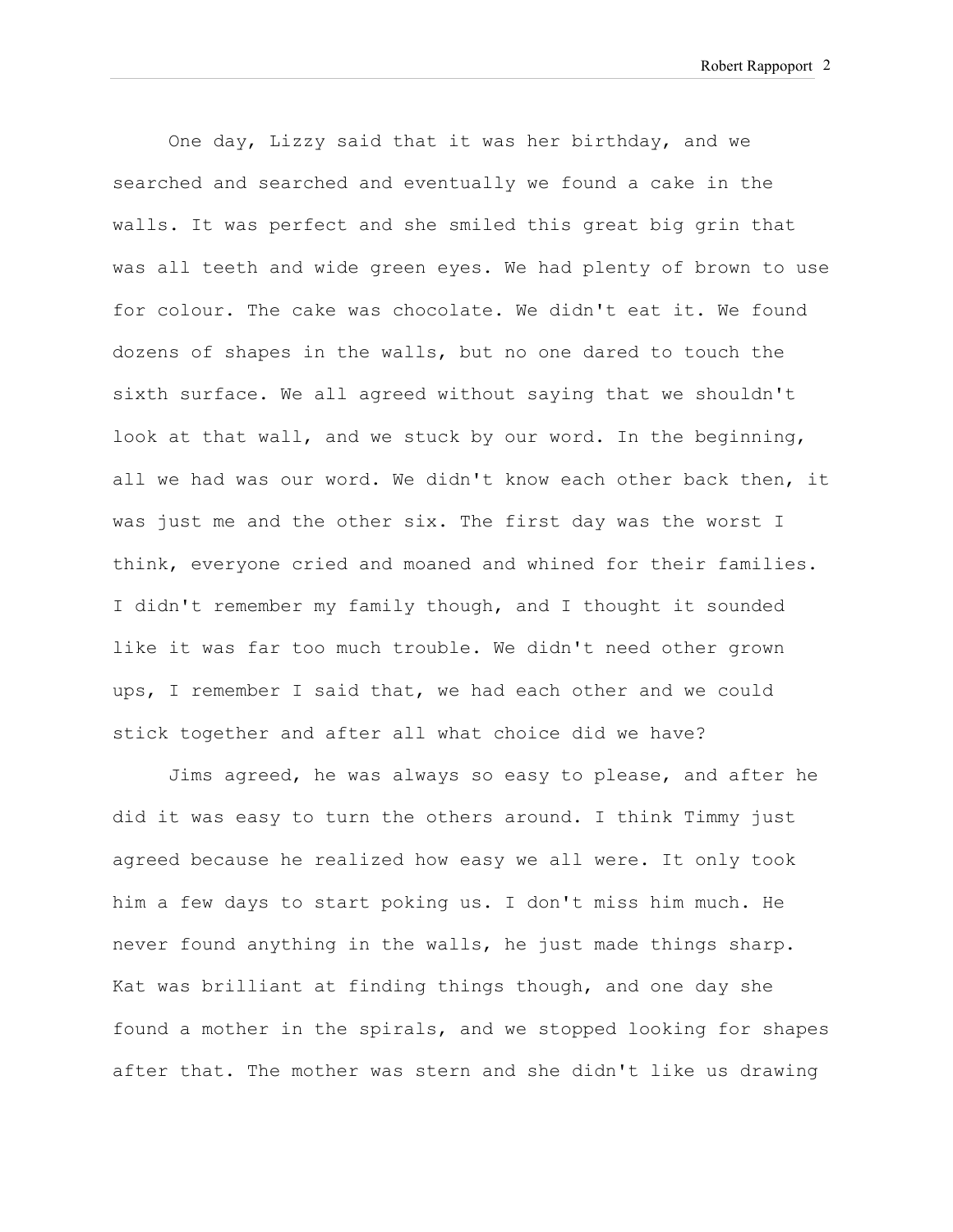Robert Rappoport 3

on the walls. To us, the metal walls were like the clouds which we almost could remember. Days were spent trying to remember the smell of the ocean, the taste of a candy bar. Jims told us once that he remembered what chocolate tasted like. Timmy beat him for the memory. He said he did it because it was unfair, that if he couldn't share the memory then he shouldn't have it. I think that if Timmy had remembered chocolate instead of Jims, he would have smacked his lips like a toad guarding treasure and never let us in on it. Tim liked to hurt people.

Timmy hurt Lizzy once and said it was what he remembered doing sometimes back before. We all remembered something from before, but only Timmy remembered that. Lizzy was quiet after that. I miss her. We never saw her smile big with all teeth and green eyes. Not again. She just sat in the corner which would be the place of so many and would never eat the food which the sixth surface gave us. And then, one night, she was gone. Bells rang. The sixth surface took her while we slept; she was the first to go. We didn't know people got to leave, the smell stayed for a long time after she left. It cut through the stench of life we had adapted to and reminded us of the dark we had forgotten. We knew to wake up if we heard the sound of bells after that. Bells sometimes were dreams, but sometimes it was someone else leaving me. No one else saw Lizzy leave, but I did.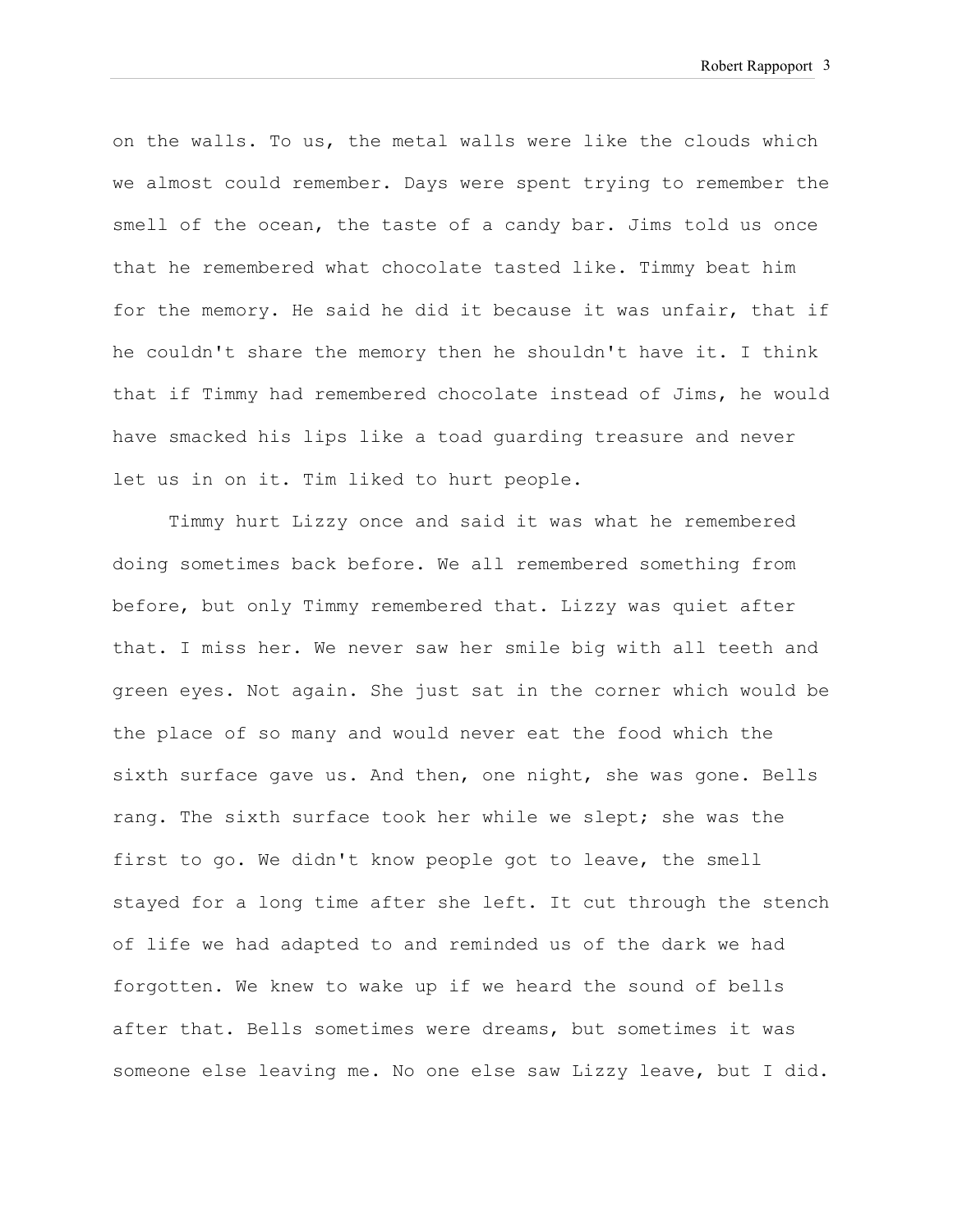I saw what she did. And I won't tell you because I hate you, so there.

#### **Eddy**

After Lizzy left Timmy had to find someone else to torment. He broke one of our water bottles and used it to poke us if he got bored. Timmy was bored a lot and he would watch with his mouth open as the glass gripped our pale skin and slowly stretched, ached, and ripped like canvas. He liked it when it ripped because of the red that came out. He was calm while it happened, and so we let him do it. A moment that Timmy was calm was a moment that the rest of us were safe. It was better our skin be red than purple and black. Eddy knew better than any of us that Timmy was sick and I don't blame him for trying to talk to him. He was tall and dark and knew how to touch someone and make them happy. He tried to help Timmy, and they talked for a long time. Timmy would scream and howl but Eddy would just smile and hug him and we were all amazed. That night Eddy was still with Timmy and lay down with him as we went to sleep. I was awake though, and because I am so clever, no one saw me. I saw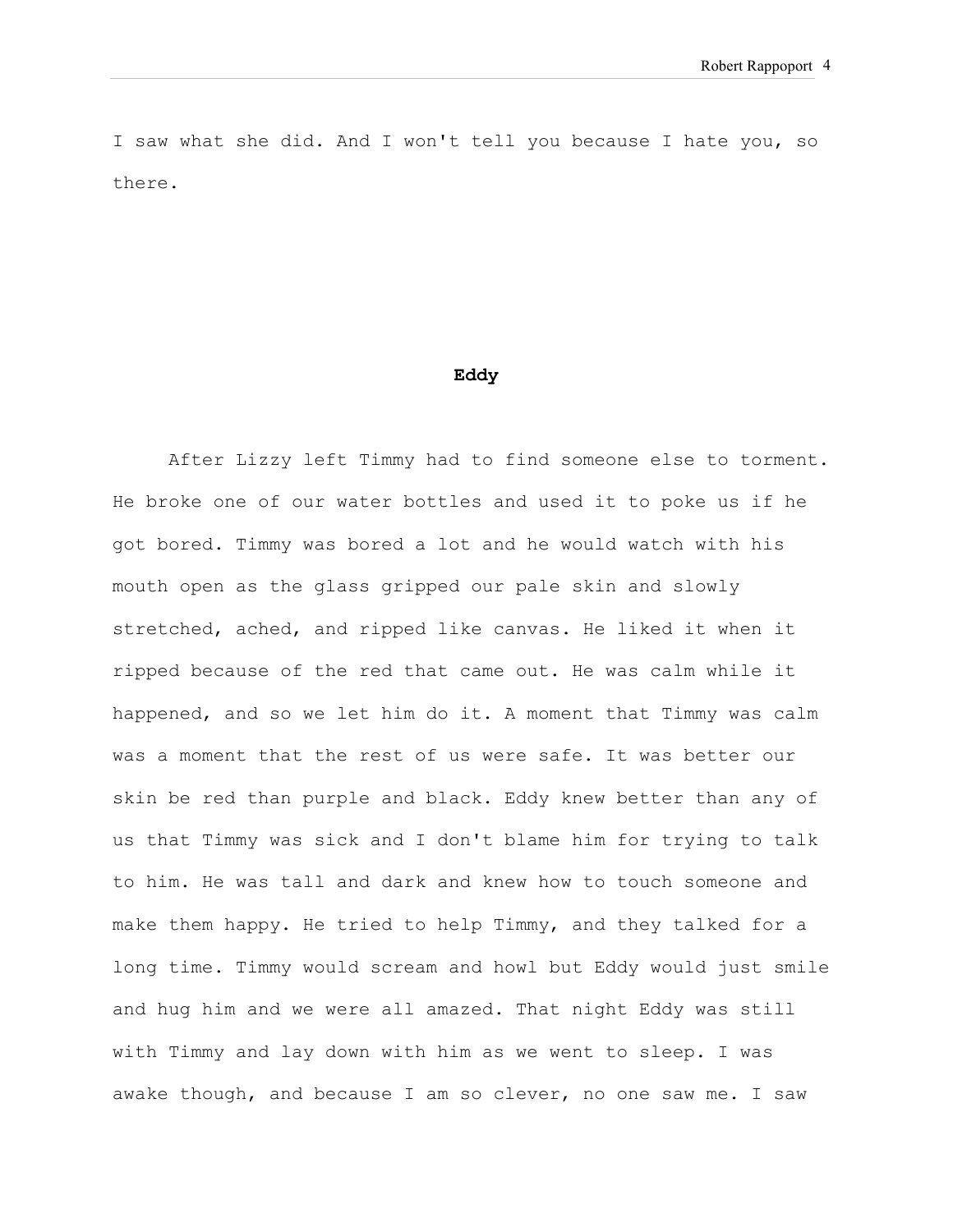the two of them and what they did, and I knew that Timmy was happy and so was Eddy and what was the point of anything if it didn't make people happy?

Timmy was nice for a bit after that, he and Eddy were together a lot and they kissed sometimes. I never really understood kissing, even before. It seemed like a good way to get sick, but I knew that not everyone thought that way and that was fine too sometimes. Eddy kept Timmy happy and so we got to enjoy life a little bit more. We played games then, and we each hugged Eddy and sometimes he would visit us at night, the boys and the girls. Eddy was nice, like a brother to us. When we would sleep he would tuck us into our grey blankets and kiss us to keep us safe. He never came to me though, and I was sad to be left out. I saw him and Kat together once, and she was happy and loud and she woke us all up. Timmy was mad then and Eddy and he had an argument.

At the end of it Timmy hit Eddy in a bad place with the bottle. We didn't play any games after that. He was taken soon afterward and he staggered into the sixth surface even though we held him back. He was crying as he left but he shuffled and stumbled and fell into it anyway. It was calling him home. And then a word appeared on the sixth surface. It was the first time we all saw that the surface gave us a word along with the bad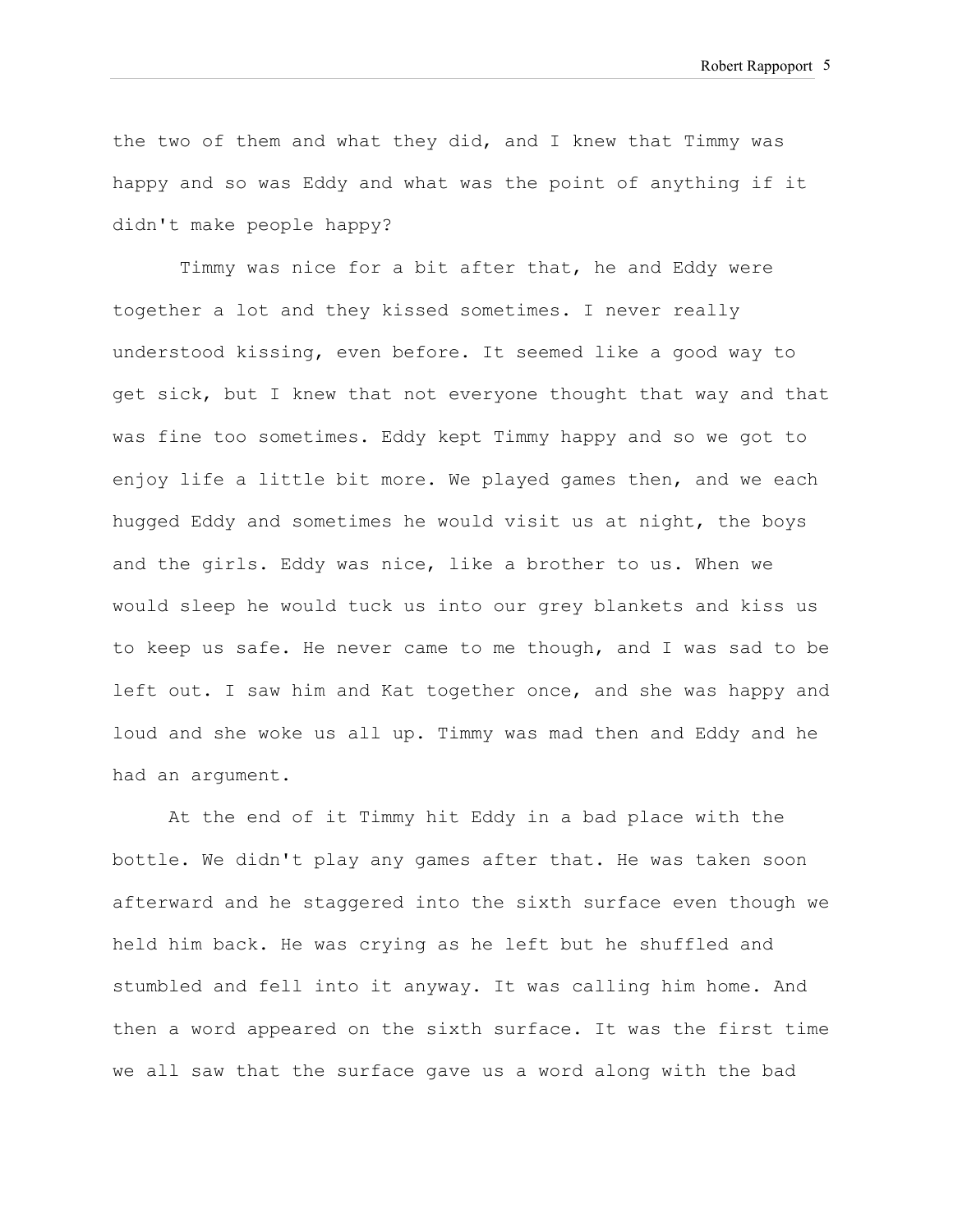smell. No one knew the word, but I knew. I knew each of the six words and I said Eddy's when his time came. Pedophile.

### **Kat**

We forgot Eddy after a while but Kat couldn't forget. She refused to forget and I was mad at her for making me remember. Kat was sad that he was gone. We all were sad but Kat kept Eddy alive in her words and her searching. Her endless searching! When there was five of us things got more active. "There has to be a way out" became something that was whispered more than once. I didn't like it. They were my friends and they should stay here with me until their time came. That was life, wasn't it? A room, fun for a time and a final exit into the unknown.

But Kat disagreed. Kat looked at the sixth surface as a challenge. Her fingers remembered each crevice. She had clever, nasty fingers and she looked in the walls for irregularity. "There's always an escape." She said to me once, "We got here somehow, and we can get out the same way." It didn't feel right when she said it to me, but she kept looking. I tried to stop her and told her that bad things would happen if she kept looking. She didn't listen to me and Timmy just made it worse.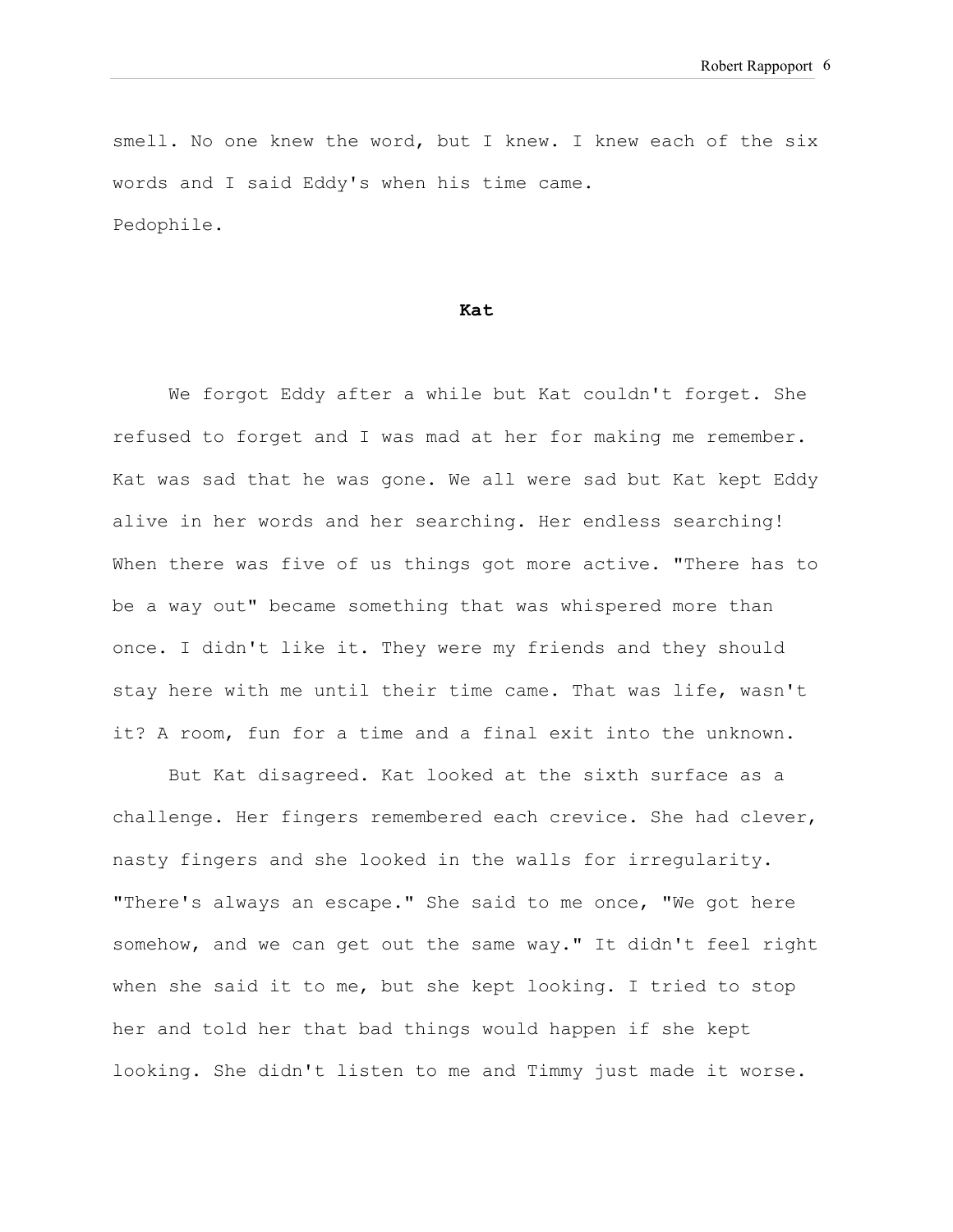He told her that Eddy was just on the other side of that surface and wouldn't it be great to see him again. Timmy was mean, he knew that Eddy was gone, and we knew what that smell meant, but he just wanted to watch Kat move around and make noise.

Gram started picking out clean water bottles around then, it was just us, after all, and there was all the water and food that Kat wasn't eating. She stopped eating because she searched all the time and Kat's food either went bad or to Davey who liked to take. Kat slept sometimes, but not when we did, and when she did we all watched her for fun. She tossed and turned and said names that we didn't know. Grown up names like James and Darling. She didn't remember those names when she woke, so I wasn't mad at her. We all had lives before this, but each time she slept I hoped that she would forget it and forget trying to escape.

Kat thought she had found an escape once, a way out. It was a circle that was barely there, right in Mother's breast. When Kat told us about it everyone was sad, because even if there was a way out through Mom's chest, we couldn't ever use it. It wouldn't be nice to touch Mom there, and she couldn't give us permission, being trapped inside the whorls of steel. I was proud to have decided that, it was logical and made sense and Jims agreed with me and that was that. Kat tried to argue but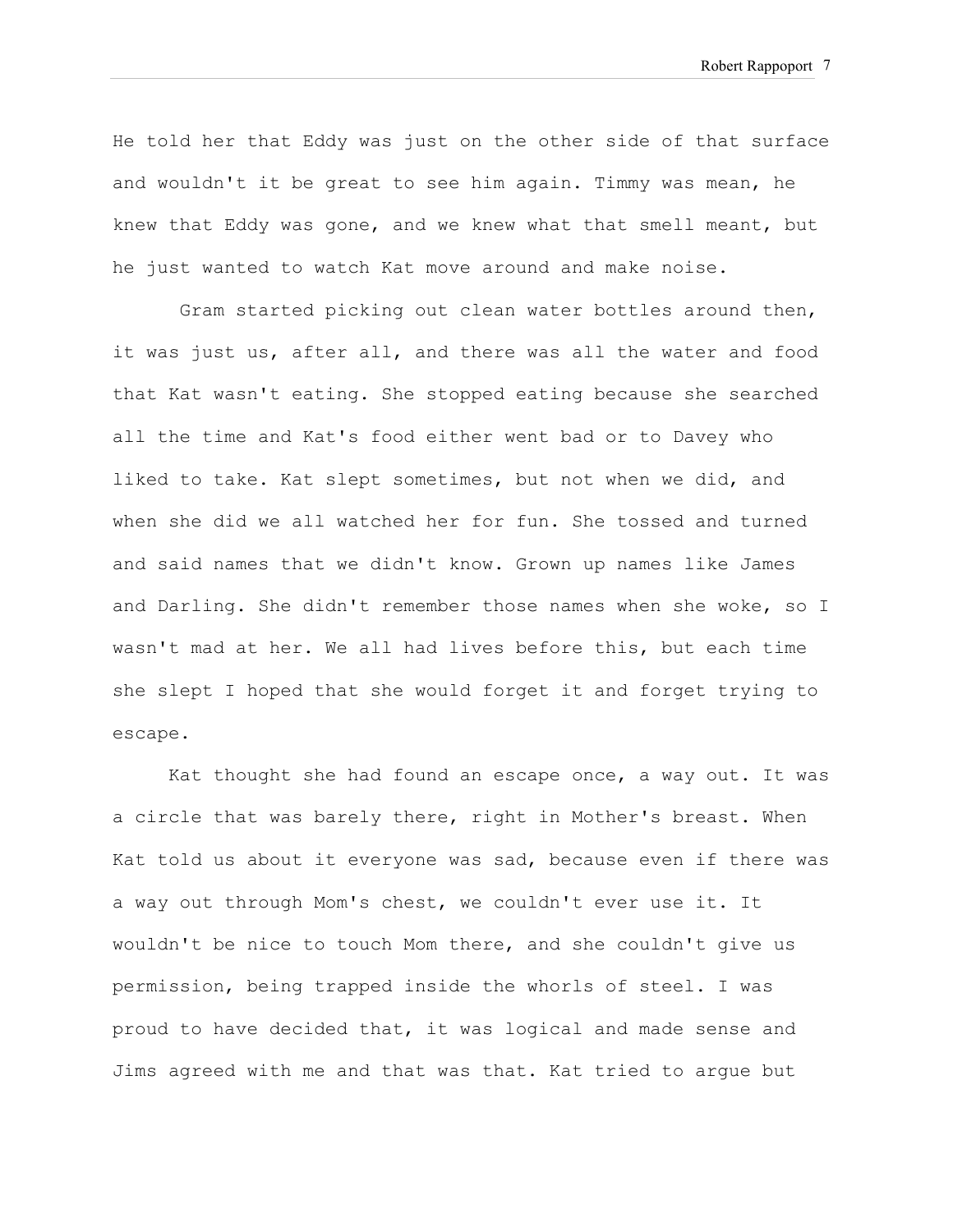Timmy looked at her wrong and she backed off into the corner. Kat wasted away after that; she stared at the circle until she had to go. When the time came she didn't look at me. The ground distracted her and she crawled like a mouse out through the sixth surface. A scared, tiny mouse that smells cheese. I drew a mouse using yellow that I found in Gram's arm, he didn't mind. Kat's word was "larceny", which is a fancy word for thief. I thought everything would be fine after she left. I thought we had found peace.

# Timmy

Kat stole our peace. Nobody forgot Kat, and everyone who was left started to be afraid of the bells. They started looking for ways out too. People would stare at Mother's chest and say "After all, it's only a drawing isn't it?" And then Mother would stare at them and they would shrink back and punish themselves for thinking such a thing. There was a pile of ground glass in the corner which we used sometimes for punishments. Glass lasted. We always had fresh bottles of water to drink, and when the glass was emptied we used it for all sorts of things. Usually it was where we went. We didn't think of it at first though, when there were seven of us we didn't know. There are still yellows and browns and greens on the walls from back then,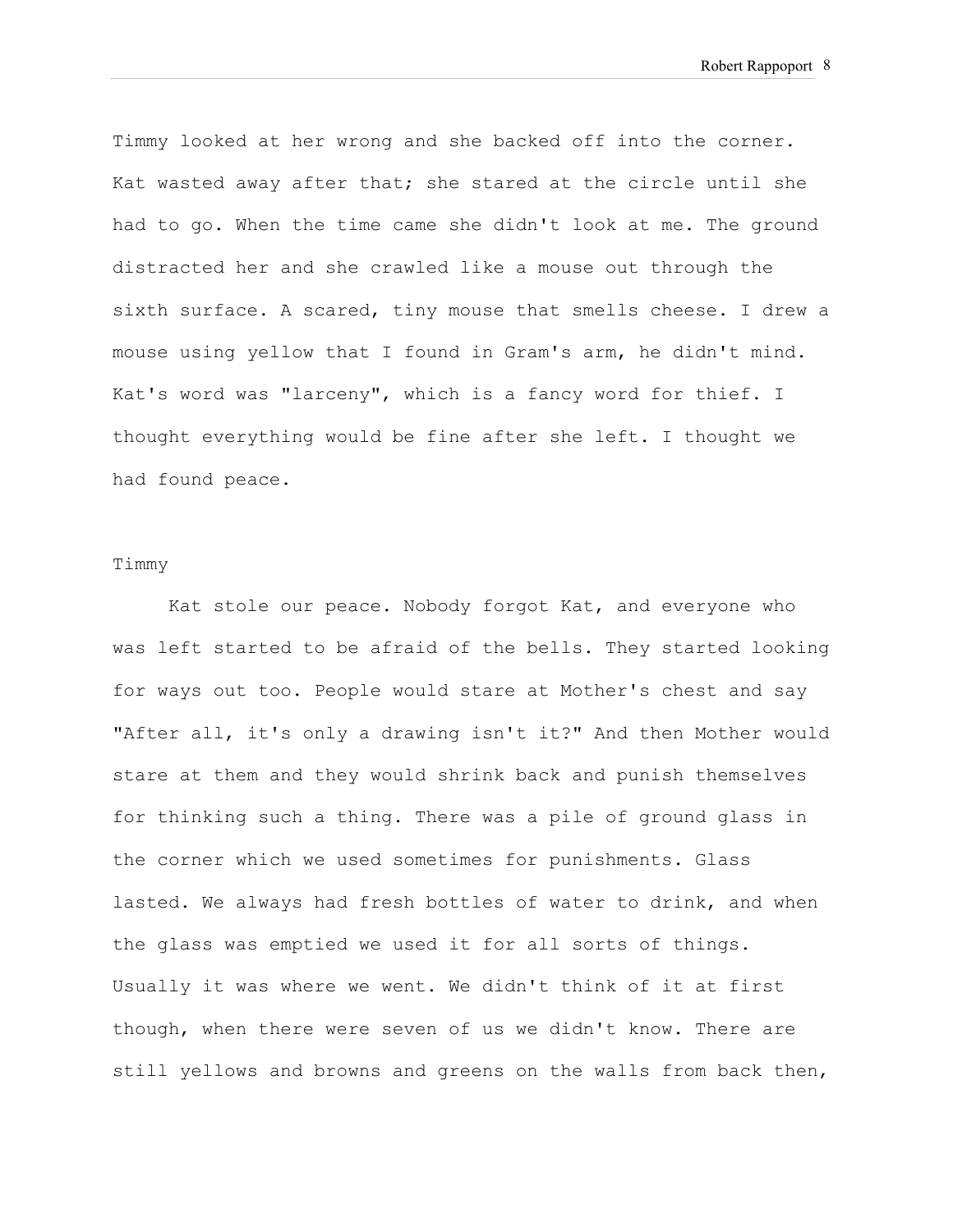colors describing the pitiful universes inside our bodies. When there were less of us the bottles got used in every way, once we made music. Gram led us in our playing. He had a knack for it and Timmy was jealous.

Timmy couldn't play music. He was fat and stupid and Gram was skinny like a rope; the wind just blew through him like he was barely there. Once we started playing Gram was never without his bottle, blowing over it like he wanted to give it a kiss but had forgotten how. They stopped looking for a way out while Gram was blowing, and it was nice. Just the deep and hollow whispers of the bottle which Gram knew so well. They all sat in a circle and Gram stood in the middle and played and we would follow on our own bottles. They would cry after playing, although I don't know why. I liked Gram very much. He was a wonderful helper.

When Gram was leaving us Timmy got really mad. He screamed and shouted at the sixth surface and at me. He cried and bellowed and tore at his hair but all the same he cowered from the sixth surface. It would never call to him, he knew that his word was something that no one should ever say and so he would be in the room forever. He threw bottles all over, and their smell overcame even the bad smell from the sixth surface. He threw bottles at Gram, clean ones, our music bottles. We got angry at Timmy then.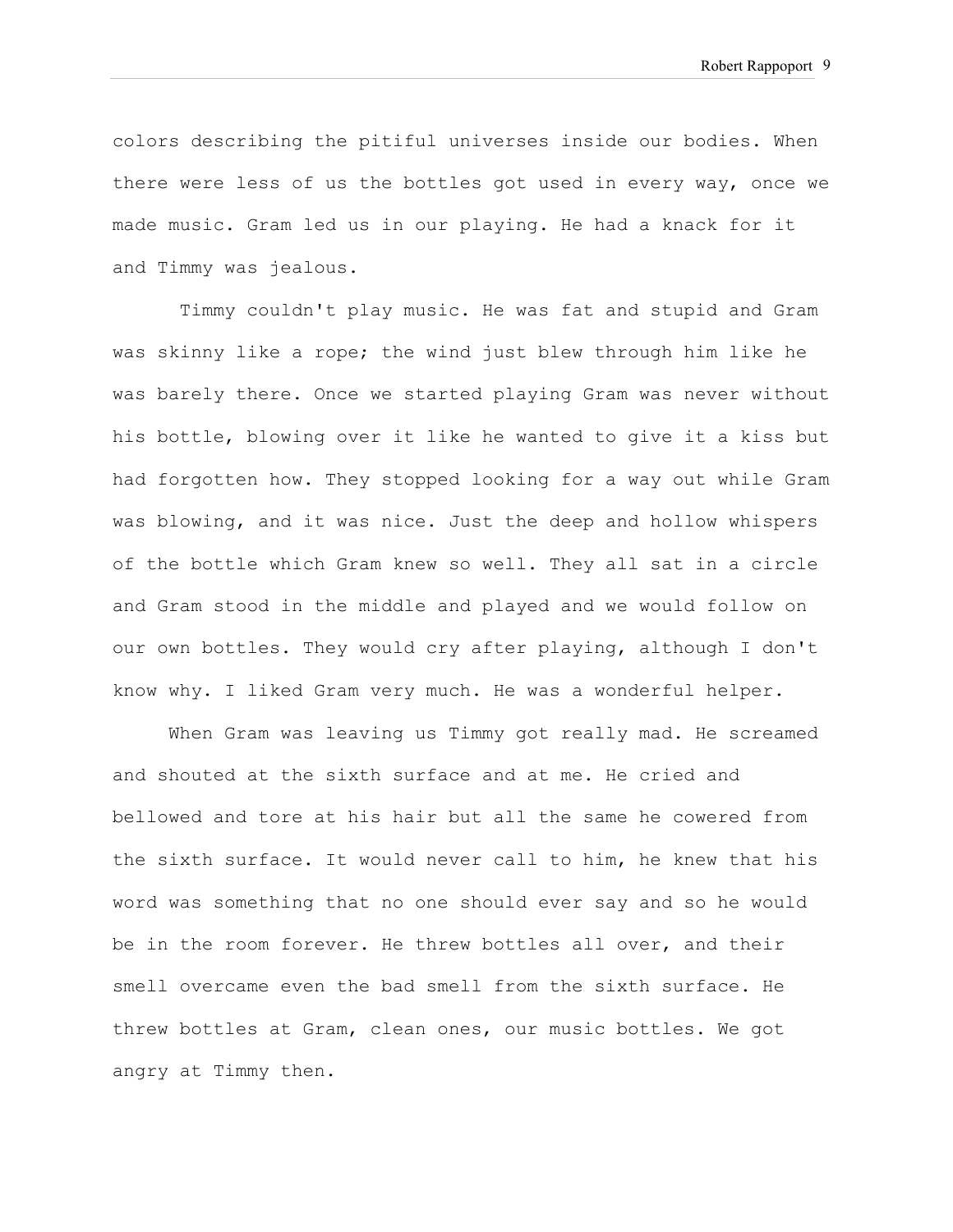When Gram was stepping through the sixth surface and his word "Alcoholism" was said, we started poking Timmy with the bottle shards. I got him in the ear and he screamed low and hollow like a bottle-secret. He cried and begged and was alone in the end. When he stopped being angry he was just a sad, fat, monster who has lost his claws. And nothing is sadder than a monster without his claws, because without those, what point is there to a monster? When Timmy stopped moving we thought we were safe. He never went through the sixth surface. I know his word but I never said it. He's still here, in the corner with the bad-bottles, smelling and leaking and wasting. Psychopath.

#### **Jims**

In the end it was just Jims, Timmy's smell, the broken bottles, mother, and me. We had very little to talk about apart from the room. Jims filled in his dog finally and made it red as rust and called it Lizzy because he missed her. There was another, smaller dog next to Lizzy that we called Kat and that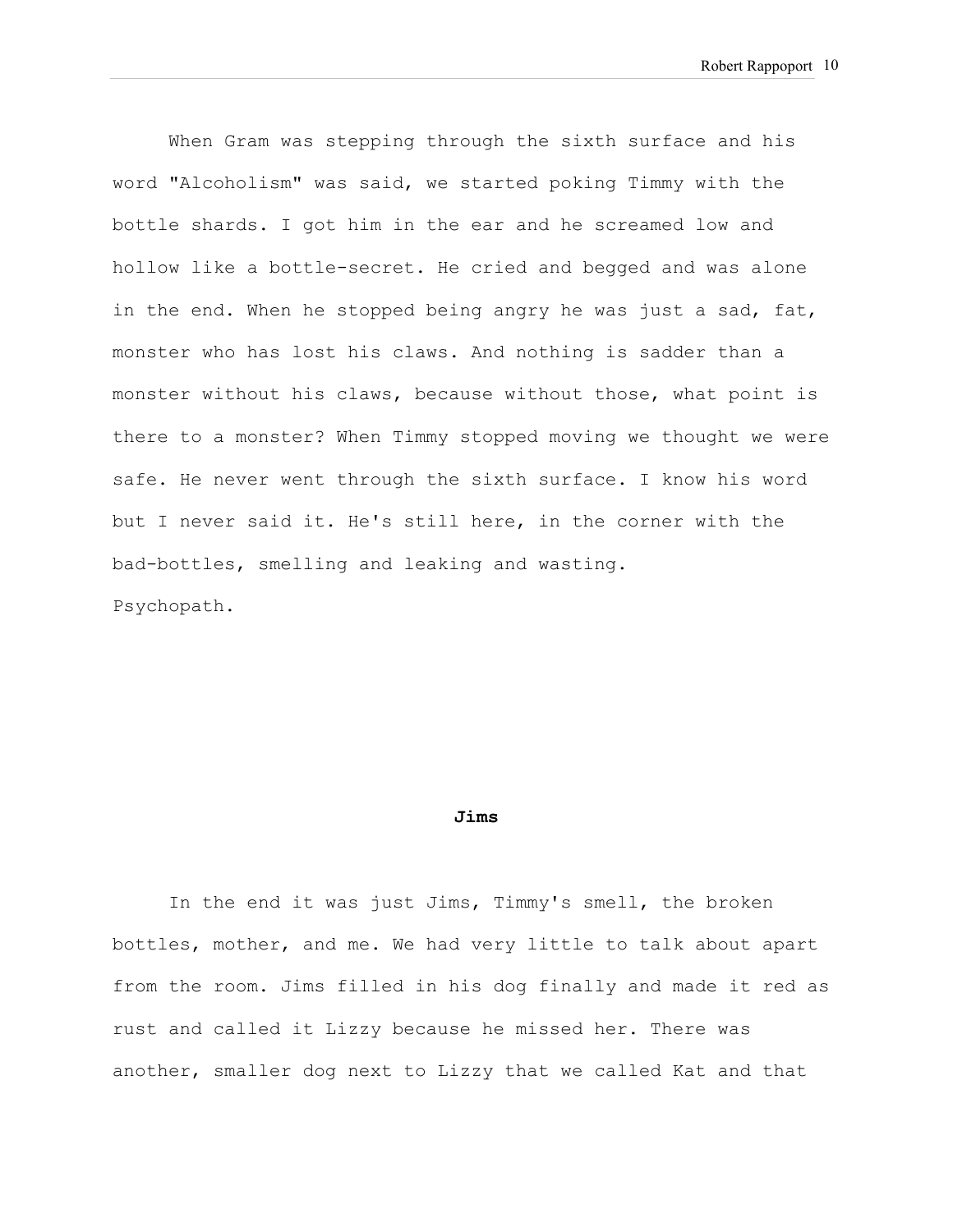dog was never filled in. We piled the bad bottles in the corner with Timmy's smell and ate our flavorless sacrament in abundance. We drank water like it was wine and Jims started to remember. He would talk to me about his life before the room, and that made me unhappy. He talked to me about a wife and children and a home. He told me about Christmas dinner with his family and how wonderful it had been that even though he had burnt the turkey his wife loved it all the same. He told me about puddings and cakes and tarts and about the world. He told me that there were metal boxes full of people that flew through the stars, and that there were so many of us outside that even this room was spacious. His family had been wealthy and had "gotten the first ship out of that hell hole". They left their home for another one in the stars, but there was no room for liars in their new home. No room for a lot of things.

We sat and he talked and I listened. I learned about the world which I could no longer remember. All I knew was the brushed steel and the sixth surface and the glass bottles which had clean, pure water in them and the bad bottles which did not. My life was the room, and that room was my life. There were seven of us in the beginning and then they started to leave because their time was up with me. With me. With me.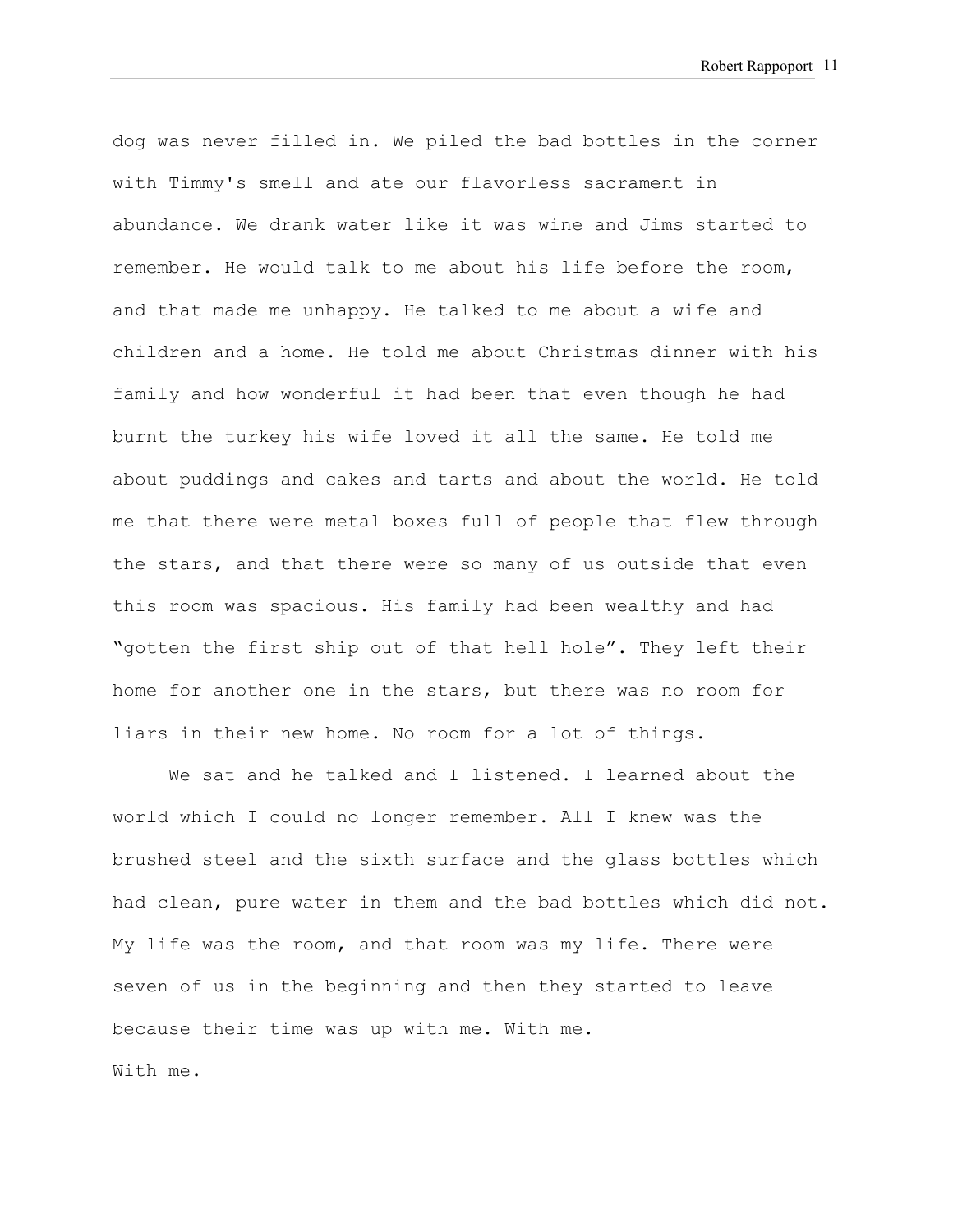Me.

"Jims?"

"Stop calling me that,"

"Sorry, James, I know you don't like that. It hurts you, doesn't it?"

"You know it does."

"I'm sorry, James."

We sit in silence for a long time and it is like every other silence. There is the waiting, and the sitting. Sometimes Jims will pace and look at Mother and reach out a hand. He does this now and rests his hand on Mother's breast. I make a sound. Jims jumps and is scared to look at me. I like Jims, he is always so easy to use.

"James?"

"What is it?"

"I know things James, things that you told me, things about everyone else."

"I know, you creepy bastard, I know. We've been here for months and you barely say a word, you just... god, you're just watching. You know this goddam place better than any of us, you probably know why we're like this."

"I do."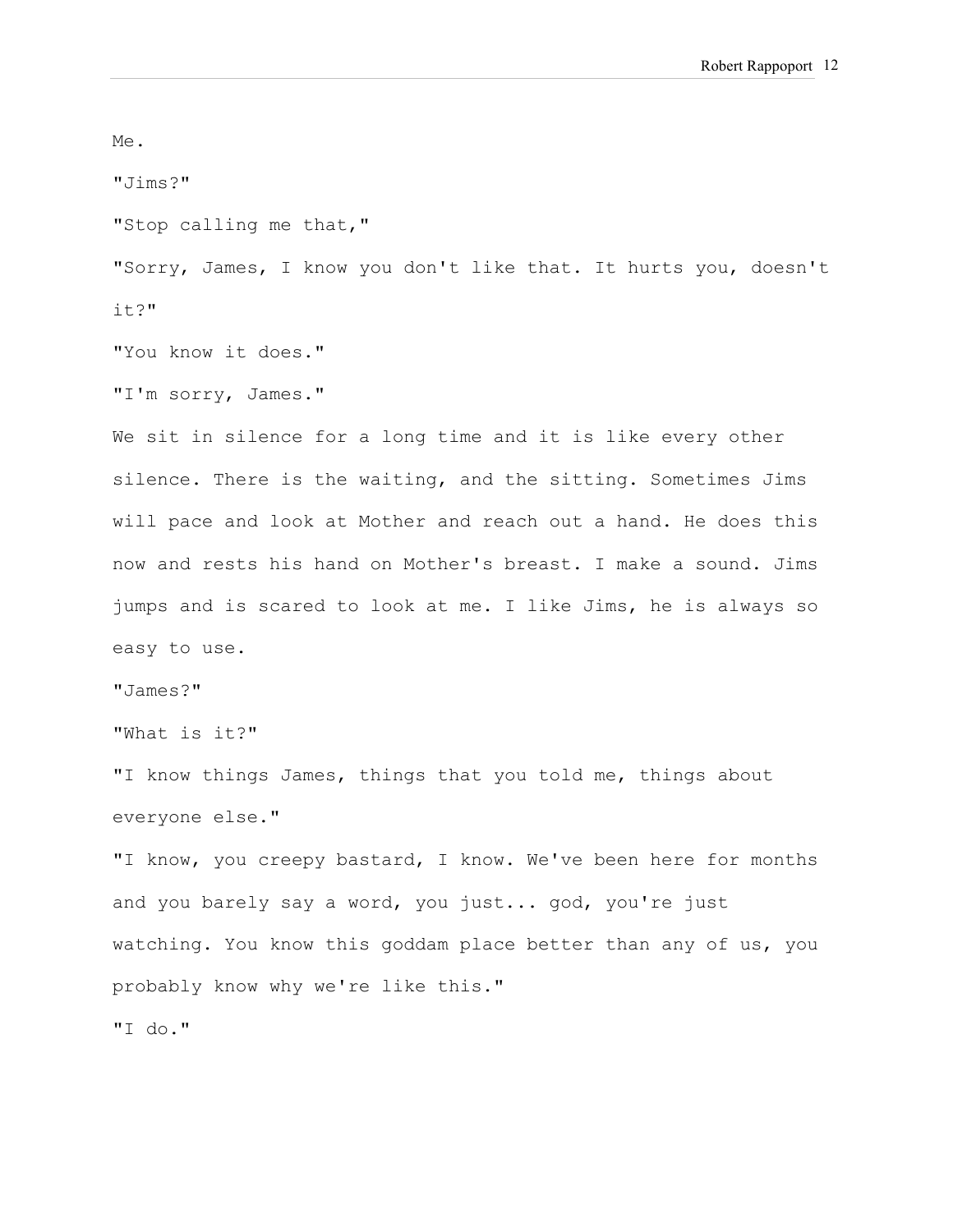"Why we're..." He stops, and hugs his thin, starved, child's body.

"Young again. You know there were people who longed for paradise. Eternal life, Jims. Well, I couldn't give it to just anyone. We couldn't."

"I know, I... I found it, god help me. I found what's beyond and I stared back at it as each of my men went in and never came out. I could hear them though, damn it, I could hear them!" He cradles his head in his hands and cries big, wet tears. "They sounded happy. God help me, they were so happy and I just couldn't wait to join them."

"But you did Jims, you waited so long. And then..." My head hurts. Jims looks at me and cringes.

"You don't know..." He laughs and it hurts my swollen head, the smells of the room start to rot in my nostrils. The room closes in on me and its whorls become faces which snarl and gnash, those faces become other faces which are less human and even angrier. Mother is angry and I can see the walls closing in and I cannot stop it. I want to stop it. I want to end it. I want it all to go away. I finally see the room and I can see the stench that months of waste and decay have left behind. I can see Lizzy's pain etched into the walls. I long for Eddy's love that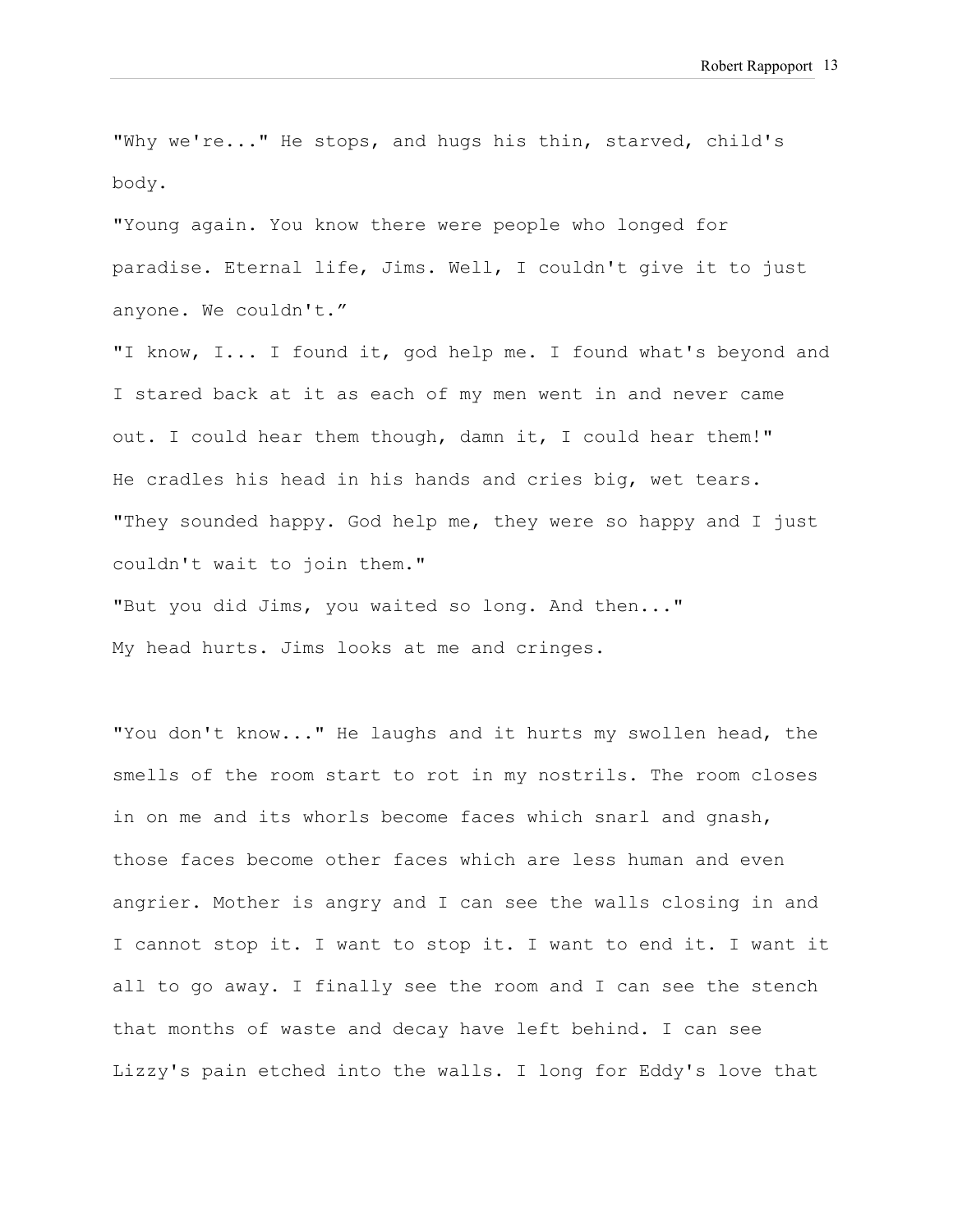he will never give to me. I can see the millions of maggots which were carried in on Timmy's disgusting body. These bodies which contaminated my perfect world. They were here to be cleansed and punished but they were filthy, nasty, and worst of all, terribly human. They crawl into my skull and make me forget and I cry big, wet tears.

"Mama!" I scream, spiking pain streaking through my head. I feel a body around my own. I open my eyes and the pain leaves me. Jims is holding me and is crying with me, we both see the world and want it to be better than it is. We both went about it so wrong. We stretched beyond the possible and came back holding maggots and called them diamonds.

"I'm sorry," He says, "I never wanted this. I saw heaven here and I needed a custodian. We were going to change the world, Peter, don't you remember?"

The name stirs something heavy and vile inside me. Peter. "Peter." Peter.

"Peter."

"Oh, no, oh god no, please. Just let me out, Peter, I know you can. Just press right there and it will end. Right there, don't you see it! Only you can do it though. Peter please! Liz, I never wanted you to... please forgive me."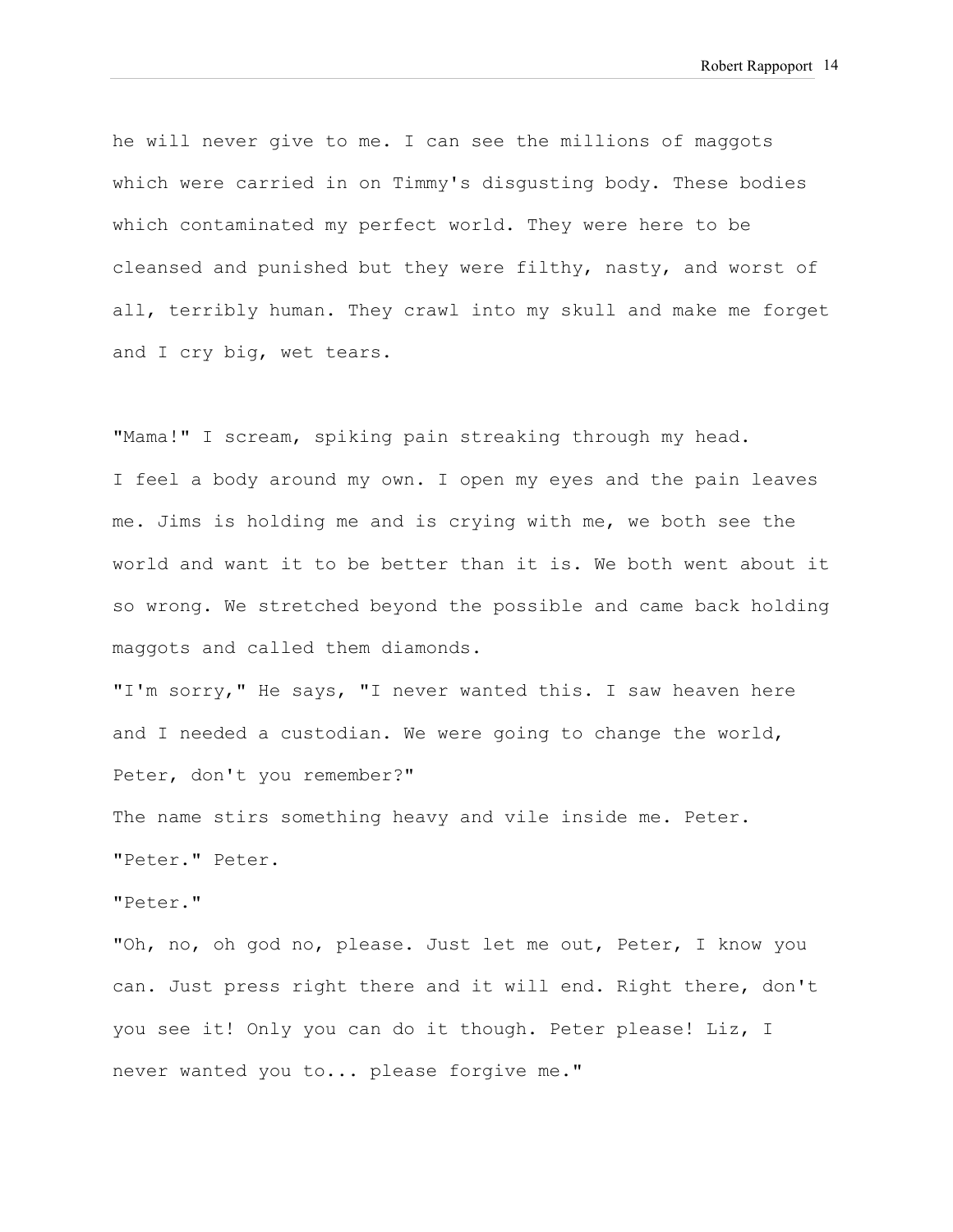The sixth surface calls to him, its name clear on its glorious face. The face of god etched in nothingness.

"Pride." We say together.

"Don't I know it." He says, and he begins to walk through the surface.

"Bye Jims." I say as he leaves, and the surface closes and I am left alone.

#### **Peter**

Time has passed. I have no idea how long and I don't really care. The walls keep me company and the walls never change. Lizzy and Kat eye Timmy's bones hungrily, but it has been so long since I have had meat that I cannot resist. The parasites force themselves into my mouth, throat, and stomach, and I feel them becoming a part of my whole. They know me so well. I stare at Mother a lot lately. I cannot stop after what I heard Jims say to me. I see the button now, it looks like my hand, carved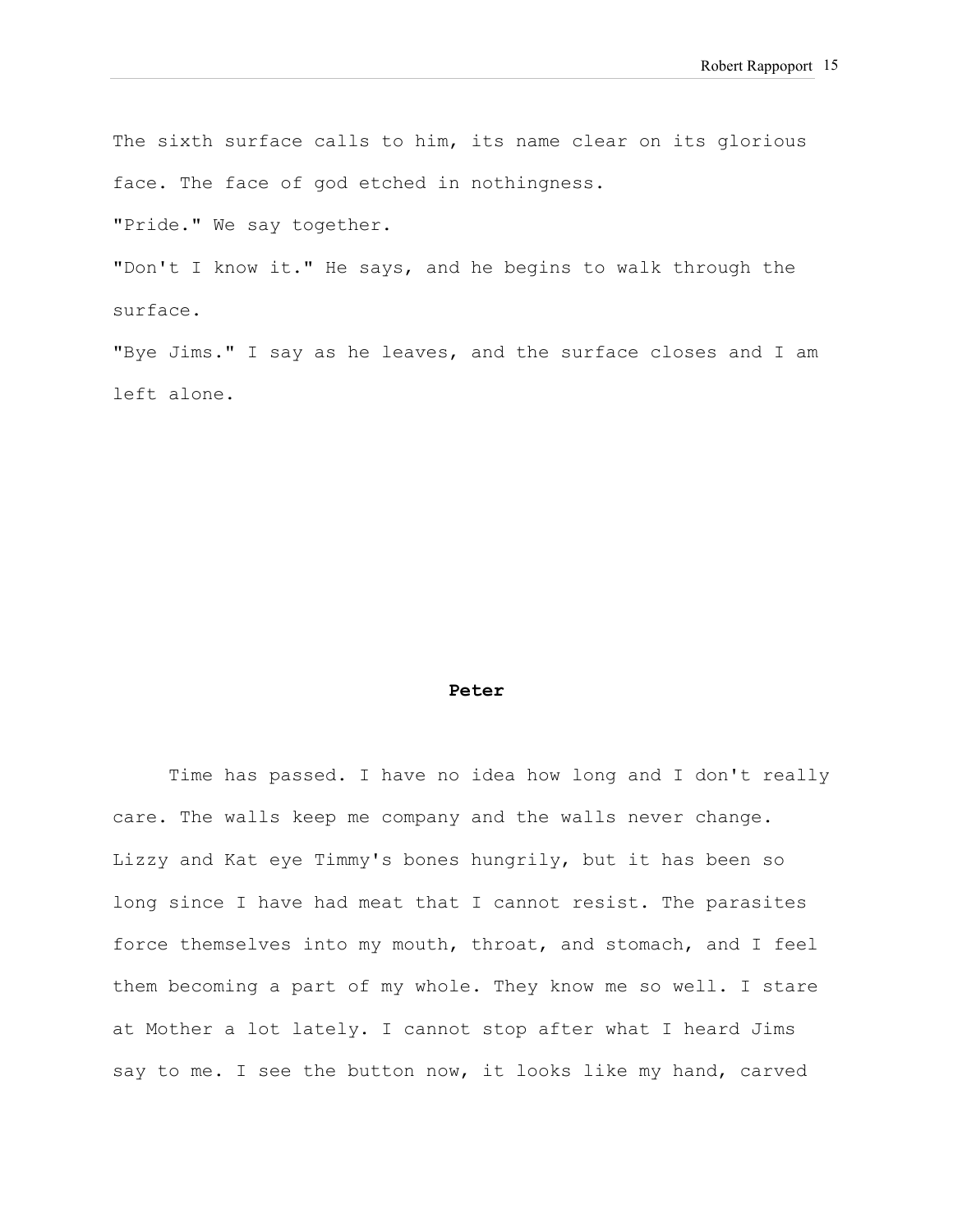into the walls. I cannot press it though, my arms scream with the effort but my mind will not allow it. The room is not done with me yet. I do not deserve Mother's embrace.

Alone, I begin to stare at the sixth surface which robbed me of all of my friends. I begin to remember, slowly, as my ageless body becomes sick then well again. I was Peter, a man who went into the sky with the first. The world was fire when we left, fire that could only scour the planet raw. We fled and in our arrogance we found something beautiful. A world of oasis, paradise. There was food and water plenty, it was a garden which was ripe and ready for us. But James was uncertain that we deserved the second chance which seemed to have been presented to us. He remembered the fires and the hate which had been brought upon the world because of race, creed, and love. He wanted this new world to be free of all sin.

James wanted a true garden, and so, he called me. I was a philosopher, a jailer, and most importantly, free. I was free of all emotion, lauded as the perfect judge. I was sick and could never tell why, and so I was put to work instead of put to death. I was tasked with building this room, a waystation into Eden. I would allow none in who were not worthy, I would only let pass the finest and most pure. The room took all that was underneath and made it plain. James was the first to use the